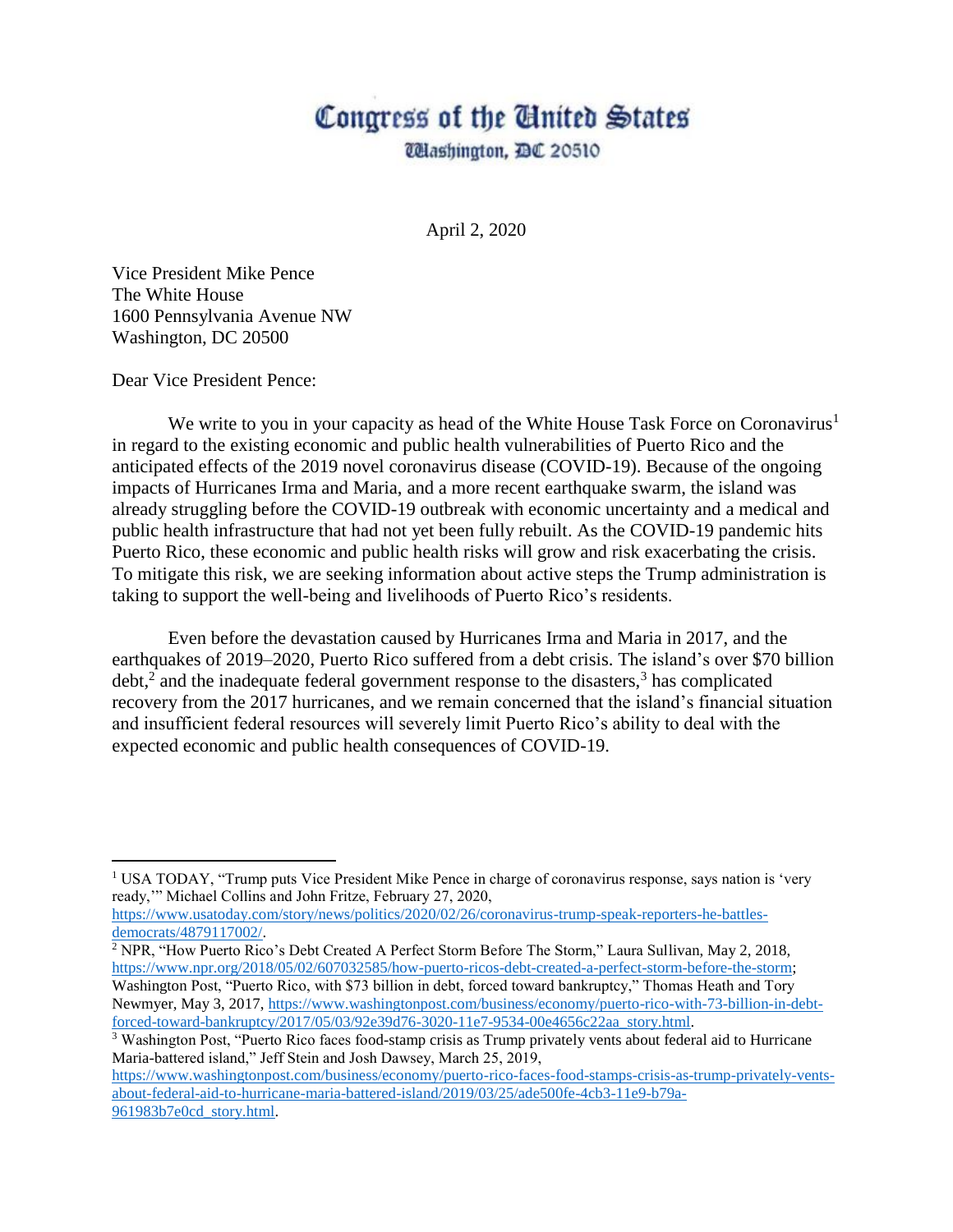The federal government's failure to respond adequately to the 2017 hurricanes has been well-documented.<sup>4</sup> An internal Federal Emergency Management Agency (FEMA) report found that, "[FEMA] failed to properly prepare for [the 2017] hurricane season and was unable to provide adequate support to hurricane victims in Puerto Rico."<sup>5</sup> The FEMA report notably recognized that the agency "entered the [2017] hurricane season with a force strength less than its target, resulting in staffing shortages" and that the agency "experienced challenges in comprehensively tracking resources moving across multiple modes of transportation to Puerto Rico and the U.S. Virgin Islands."<sup>6</sup> Press reports also demonstrate that the federal government has failed to disburse all of the aid promised after Hurricane Maria to help the island recover.<sup>7</sup> As of November 2019, the federal government has only "disbursed about \$14 billion in aid to Puerto Rico, out of an estimated \$91 billion that will be needed over the next two decades."<sup>8</sup>

Additionally, Puerto Rico has experienced more than 300 earthquakes since December 28, 2019, $9$  ten of which were large enough to damage the island's infrastructure. This includes a 6.4 magnitude earthquake on January 7, 2020, that killed at least one person and damaged homes, schools, and power plants. The earthquakes are estimated to have caused \$110 million in damage and affected at least 559 structures.<sup>10</sup>

The administration, however, has failed to provide Puerto Rico with the resources needed to support a full and timely recovery, despite instructions to do so by Congress. Since September 2017, Congress has made three separate appropriations for Community Development Block Grants Disaster Recovery Program (CDBG-DR) funds totaling nearly \$20 billion for Puerto Rico, but only \$1.5 billion of that money has reached the island, $^{11}$  and the island has experienced unusually long, potentially illegal, delays in getting access to appropriated funds.<sup>12</sup> Even when the administration has made the congressionally-mandated funds available to Puerto Rico, it has

[d16794d43d3082544435e1471da07880/2017FEMAHurricaneAAR.pdf.](https://www.fema.gov/media-library-data/1531743865541-d16794d43d3082544435e1471da07880/2017FEMAHurricaneAAR.pdf)

<sup>4</sup> New York Times, "'Scarier' Than Hurricane Maria: A Deadly Earthquake Terrifies Puerto Rico," Edmy Ayala, Patricia Mazzei, Frances Robles, and Sandra Garcia, January 7, 2020, [https://www.nytimes.com/2020/01/07/us/puerto-rico-earthquake.html.](https://www.nytimes.com/2020/01/07/us/puerto-rico-earthquake.html) 

<sup>5</sup> NPR, "FEMA Report Acknowledges Failures In Puerto Rico Disaster Response," Laura Sullivan and Emma Schwartz, July 13, 2018, [https://www.npr.org/2018/07/13/628861808/fema-report-acknowledges-failures-in-puerto](https://www.npr.org/2018/07/13/628861808/fema-report-acknowledges-failures-in-puerto-rico-disaster-response)[rico-disaster-response.](https://www.npr.org/2018/07/13/628861808/fema-report-acknowledges-failures-in-puerto-rico-disaster-response)

<sup>6</sup> Federal Emergency Management Agency, "2017 Hurricane Season FEMA After-Action Report," July 12, 2018, [https://www.fema.gov/media-library-data/1531743865541-](https://www.fema.gov/media-library-data/1531743865541-d16794d43d3082544435e1471da07880/2017FEMAHurricaneAAR.pdf)

<sup>7</sup> New York Times, "FEMA's Hurricane Aid to Puerto Rico and the Virgin Islands Has Stalled," Mark Walker and Zolan Kanno-Youngs, November 27, 2019[, https://www.nytimes.com/2019/11/27/us/politics/fema-hurricane-aid](https://www.nytimes.com/2019/11/27/us/politics/fema-hurricane-aid-puerto-rico-virgin-islands.html)[puerto-rico-virgin-islands.html.](https://www.nytimes.com/2019/11/27/us/politics/fema-hurricane-aid-puerto-rico-virgin-islands.html)

<sup>8</sup> *Id.*

<sup>9</sup> U.S. Geological Survey, "As Aftershocks Continue in Puerto Rico, USGS Supports Quake Recovery," January 17, 2020, [https://www.usgs.gov/news/aftershocks-continue-puerto-rico-usgs-supports-quake-recovery.](https://www.usgs.gov/news/aftershocks-continue-puerto-rico-usgs-supports-quake-recovery)

<sup>&</sup>lt;sup>10</sup> New York Times, "'Too Much': Dread Fills Puerto Ricans as New Earthquake Stuns Island," Patricia Mazzei, January 11, 2020[, https://www.nytimes.com/2020/01/11/us/puerto-rico-earthquake-inspections-aid.html.](https://www.nytimes.com/2020/01/11/us/puerto-rico-earthquake-inspections-aid.html)

<sup>11</sup> New York Times, "Trump Attaches Severe Restrictions to Puerto Rico's Long-Delayed Disaster Aid," Lola Fadulu and Mark Walker, January 15, 2020, [https://www.nytimes.com/2020/01/15/us/politics/trump-puerto-rico](https://www.nytimes.com/2020/01/15/us/politics/trump-puerto-rico-disaster-aid.html)[disaster-aid.html.](https://www.nytimes.com/2020/01/15/us/politics/trump-puerto-rico-disaster-aid.html)

<sup>&</sup>lt;sup>12</sup> Office of U.S. Senator Elizabeth Warren, "Warren, Colleagues Seek Probe into Whether Trump Administration's Delay of Puerto Rico Disaster Recovery Funds Violated Same Law as Delay of Ukraine Security Aid," February 11, 2020, [https://www.warren.senate.gov/oversight/letters/warren-colleagues-seek-probe-into-whether-trump](https://www.warren.senate.gov/oversight/letters/warren-colleagues-seek-probe-into-whether-trump-administrations-delay-of-puerto-rico-disaster-recovery-funds-violated-same-law-as-delay-of-ukraine-security-aid)[administrations-delay-of-puerto-rico-disaster-recovery-funds-violated-same-law-as-delay-of-ukraine-security-aid.](https://www.warren.senate.gov/oversight/letters/warren-colleagues-seek-probe-into-whether-trump-administrations-delay-of-puerto-rico-disaster-recovery-funds-violated-same-law-as-delay-of-ukraine-security-aid)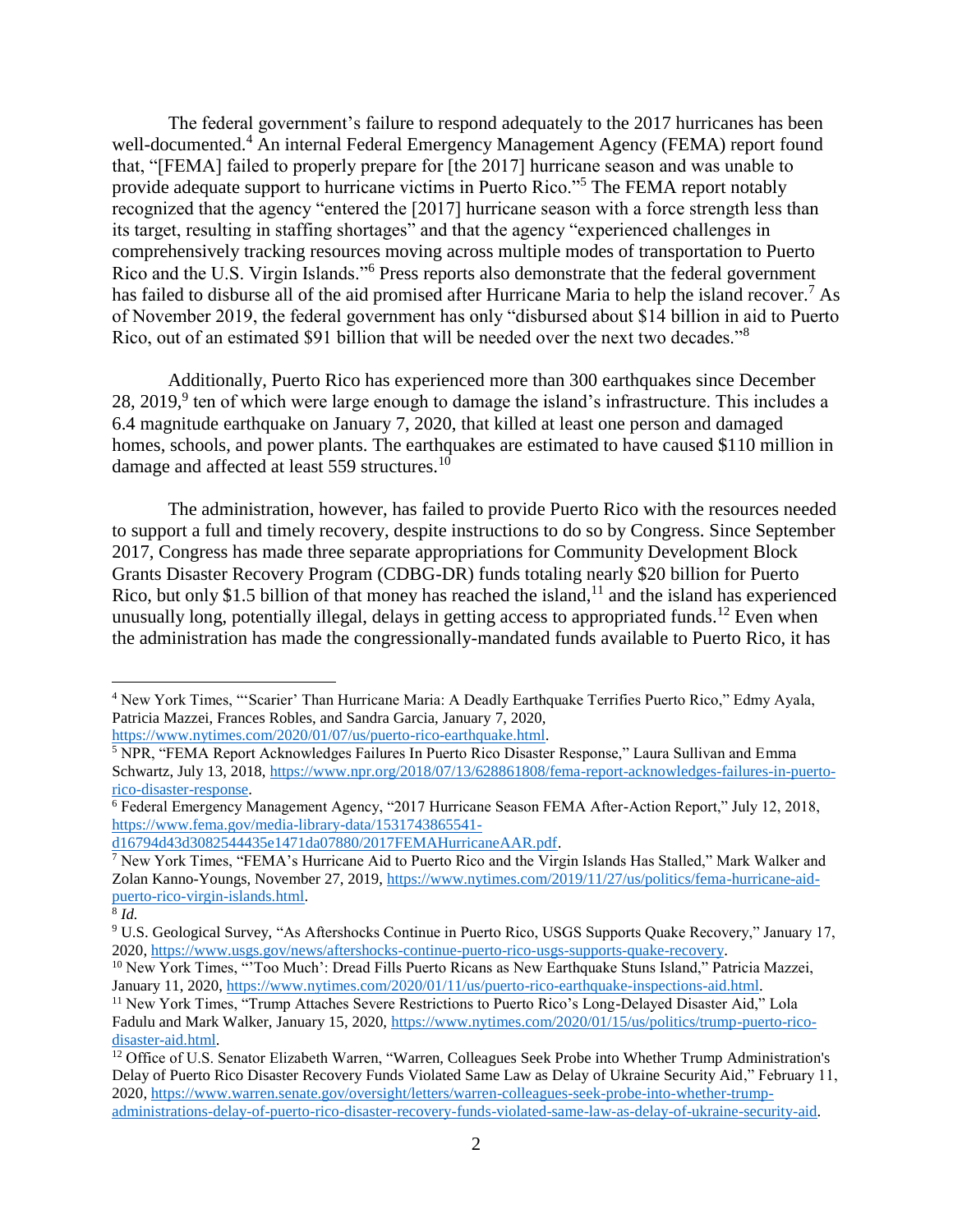worked to impose severe restrictions on the funding, including actions to prevent certain recovery aid from going towards the island's electrical grid and suspending the minimum wage for federal relief efforts.<sup>13</sup> These delays have impeded Puerto Rico's infrastructure and economic recovery, making residents even more vulnerable to the impending consequences of the COVID-19 pandemic. In February 2020, the House of Representatives passed an emergency supplemental appropriations bill to aid Puerto Rico,<sup>14</sup> but the White House has issued a statement of policy that "strongly opposes" this relief and announced its recommendation that President Trump veto it.<sup>15</sup>

We are deeply concerned about Puerto Rico's health care workforce and its readiness to respond to future growth of the outbreak on the island. Currently, about 1.7 million people in Puerto Rico, more than half of the island's estimated population, live in Health Professional Shortage Areas (HPSA) for primary care.<sup>16</sup> According to the U.S. Health Resources and Services Administration (HRSA), these areas are so understaffed by physicians that less than 2% of the areas' needs are met.<sup>17</sup> Additionally, Puerto Rico's primary care workforce is, on average, older than the same workforce nationwide, and the primary physician workforce of the island is leaving Puerto Rico faster than they are being replaced.<sup>18</sup>

Existing economic factors, including Puerto Rico's current GDP growth rate and its higher than average unemployment rate,<sup>19</sup> also suggest Puerto Rico's economy is particularly vulnerable to further downturns spurred by COVID-19 response efforts. With the government of Puerto Rico taking steps to halt the spread of coronavirus, including orders for most businesses to close,<sup>20</sup> the island's travel and tourism industry—about 7% of Puerto Rico's GDP<sup>21</sup> —will be

<sup>&</sup>lt;sup>13</sup> New York Times, "Trump Attaches Severe Restrictions to Puerto Rico's Long-Delayed Disaster Aid," Lola Fadulu and Mark Walker, January 15, 2020, [https://www.nytimes.com/2020/01/15/us/politics/trump-puerto-rico](https://www.nytimes.com/2020/01/15/us/politics/trump-puerto-rico-disaster-aid.html)[disaster-aid.html.](https://www.nytimes.com/2020/01/15/us/politics/trump-puerto-rico-disaster-aid.html)

<sup>&</sup>lt;sup>14</sup> H.R. 5687, Emergency Supplemental Appropriations for Disaster Relief and Puerto Rico Disaster Tax Relief Act, 2020.

<sup>&</sup>lt;sup>15</sup> Office of Management and Budget, Statement of Administration Policy, "H.R. 5687 – Emergency Supplemental Appropriations for Disaster Relief and Puerto Rico Disaster Tax Relief Act, 2020," February 5, 2020, [https://www.whitehouse.gov/wp-content/uploads/2020/02/SAP\\_HR-5687.pdf.](https://www.whitehouse.gov/wp-content/uploads/2020/02/SAP_HR-5687.pdf)

<sup>&</sup>lt;sup>16</sup> Bureau of Health Workforce, "Designated Health Professional Shortage Areas Statistics: First Quarter of Fiscal Year 2020: Designated HPSA Quarterly Summary," January 1, 2020,

[https://data.hrsa.gov/Default/GenerateHPSAQuarterlyReport;](https://data.hrsa.gov/Default/GenerateHPSAQuarterlyReport) United States Census Bureau, "QuickFacts: Puerto Rico," July 1, 2019[, https://www.census.gov/quickfacts/PR.](https://www.census.gov/quickfacts/PR)

<sup>&</sup>lt;sup>17</sup> Bureau of Health Workforce, "Designated Health Professional Shortage Areas Statistics: First Quarter of Fiscal Year 2020: Designated HPSA Quarterly Summary," January 1, 2020, [https://data.hrsa.gov/Default/GenerateHPSAQuarterlyReport.](https://data.hrsa.gov/Default/GenerateHPSAQuarterlyReport)

<sup>&</sup>lt;sup>18</sup> Government Accountability Office, "DISASTER RESPONSE: HHS Should Address Deficiencies Highlighted by Recent Hurricanes in the U.S. Virgin Islands and Puerto Rico," September 2019, [https://www.gao.gov/assets/710/701551.pdf.](https://www.gao.gov/assets/710/701551.pdf)

<sup>&</sup>lt;sup>19</sup> Forbes, "Puerto Rico's Economy Has Been Plummeting Like A Stone," Erik Sherman, October 18, 2019, [https://www.forbes.com/sites/eriksherman/2019/10/18/puerto-ricos-economy-has-been-plummeting-like-a](https://www.forbes.com/sites/eriksherman/2019/10/18/puerto-ricos-economy-has-been-plummeting-like-a-stone/#4e46becc184e)[stone/#4e46becc184e;](https://www.forbes.com/sites/eriksherman/2019/10/18/puerto-ricos-economy-has-been-plummeting-like-a-stone/#4e46becc184e) Miami Herald, "Puerto Rico provides \$787 million in aid to fight economic collapse from coronavirus," Jim Wyss, March 23, 2020[, https://www.miamiherald.com/news/coronavirus/article241437906.html.](https://www.miamiherald.com/news/coronavirus/article241437906.html) <sup>20</sup> New York Times, "Puerto Rico Orders Coronavirus Lockdown. Violators Could Be Fined.," Edmy Ayala and Patricia Mazzei, March 15, 2020, [https://www.nytimes.com/2020/03/15/us/coronavirus-puerto-rico.html.](https://www.nytimes.com/2020/03/15/us/coronavirus-puerto-rico.html) <sup>21</sup> World Travel & Tourism Council, "Puerto Rico: 2019 Annual Research: Key Highlights," Accessed March 25, 2020, [https://www.wttc.org/-/media/files/reports/economic-impact-research/countries-2019/puertorico2019.pdf.](https://www.wttc.org/-/media/files/reports/economic-impact-research/countries-2019/puertorico2019.pdf)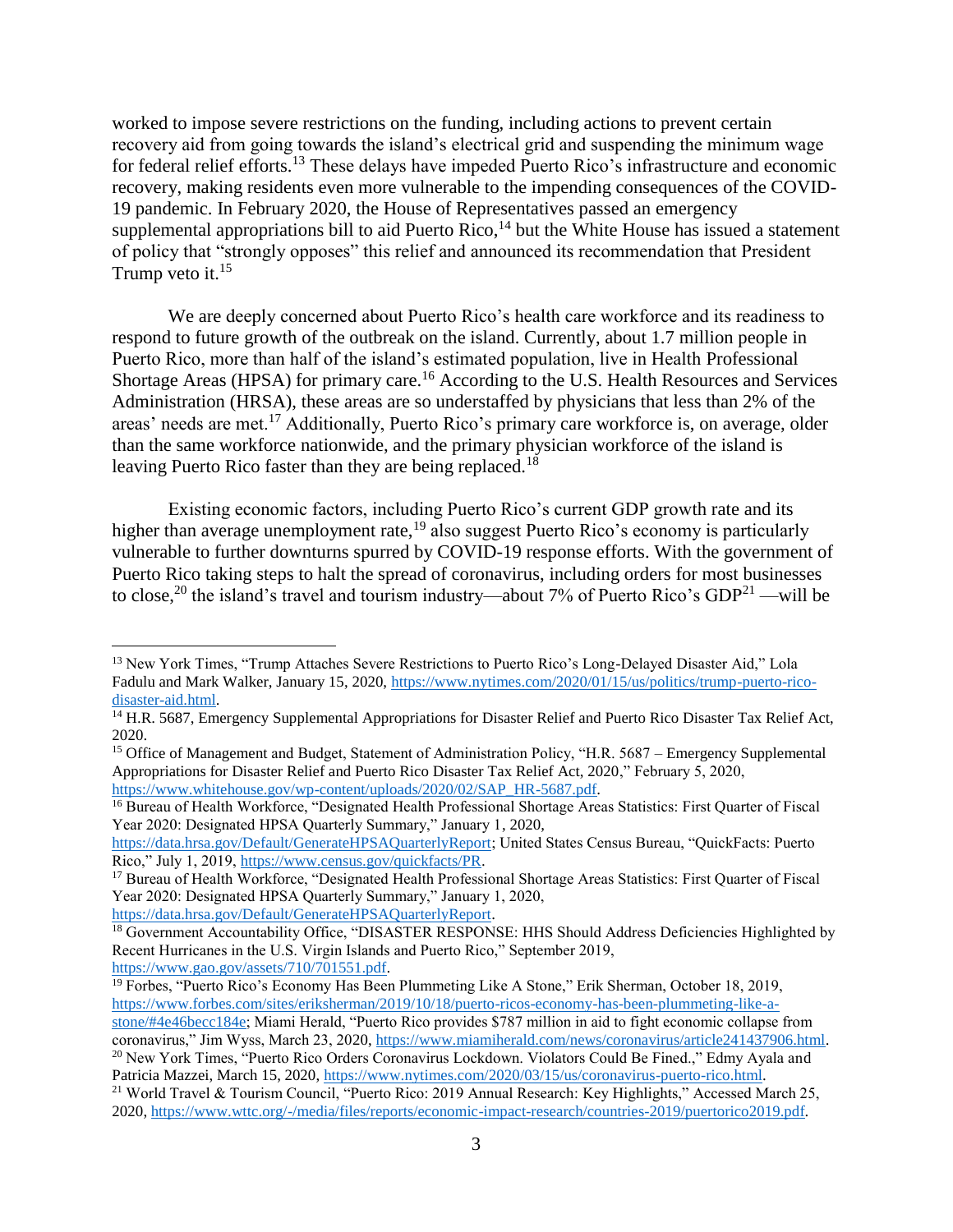severely hurt, causing "an economic and fiscal impact comparable to that caused by the natural events of the past three years."<sup>22</sup>

As of Tuesday, April 2, 2020, there are over 315 confirmed cases of COVID-19 in Puerto Rico, including 12 deaths due to COVID-19.<sup>23</sup> As COVID-19 continues to spread across the island, the outbreak risks infecting particularly vulnerable parts of the population. About 20% percent of Puerto Rico residents are 65 years of age or older,  $^{24}$  and they are more likely to have pre-existing conditions, $2^5$  meaning that they are high-risk for severe illness from COVID-19, according to the Centers for Disease Control and Prevention.<sup>26</sup> In addition, people in Puerto Rico are less likely to have employer-sponsored health insurance compared to the entire United States, and many more of the island's residents rely on Medicaid.<sup>27</sup>

Furthermore, Puerto Rico's "health infrastructure has not yet fully recovered from the shock of Hurricane Maria, when insufficient power and fresh water compounded patients' suffering even after they had been admitted to the hospital."<sup>28</sup> The island has also not received adequate recovery assistance from the federal government. According to press reports more than a year after Hurricane Maria, "Recovery efforts have been hindered by a less than robust federal response to the emergency, with hospitals in some of the island's hardest-hit areas still not operating at pre-storm levels."<sup>29</sup>

On the island of Vieques, in particular, more than two years after Hurricane Maria made landfall on Puerto Rico and devastated the territory, the Vieques public community health center, the only facility performing the functions of a hospital on the island-municipality, has remained closed.<sup>30</sup> Only about two months ago did FEMA approve funds to help Vieques rebuild the

<sup>22</sup> El Nuevo Día, "Economic recovery depends on health success," editorial, March 17, 2020,

[https://www.elnuevodia.com/english/english/nota/economicrecoverydependsonhealthsuccess-2553443/.](https://www.elnuevodia.com/english/english/nota/economicrecoverydependsonhealthsuccess-2553443/) <sup>23</sup> Johns Hopkins University & Medicine, "Coronavirus COVID-19 Global Cases by Johns Hopkins CSSE," Accessed April 2, 2020, [https://coronavirus.jhu.edu/map.html.](https://coronavirus.jhu.edu/map.html)

<sup>&</sup>lt;sup>24</sup> Government Accountability Office, "DISASTER RESPONSE: HHS Should Address Deficiencies Highlighted by Recent Hurricanes in the U.S. Virgin Islands and Puerto Rico," September 2019, [https://www.gao.gov/assets/710/701551.pdf.](https://www.gao.gov/assets/710/701551.pdf) 

 $\overline{^{25}}$ *Id.* 

<sup>&</sup>lt;sup>26</sup> Centers for Disease Control and Prevention, "Coronavirus Disease 2019 (COVID-19): People Who are at Higher Risk," March 22, 2020, [https://www.cdc.gov/coronavirus/2019-ncov/specific-groups/people-at-higher-risk.html.](https://www.cdc.gov/coronavirus/2019-ncov/specific-groups/people-at-higher-risk.html)

<sup>27</sup> Henry J. Kaiser Family Foundation, "Public Health in Puerto Rico after Hurricane Maria," Josh Michaud and Jen Kates, November 2017, [http://files.kff.org/attachment/Issue-Brief-Public-Health-in-Puerto-Rico-after-Hurricane-](http://files.kff.org/attachment/Issue-Brief-Public-Health-in-Puerto-Rico-after-Hurricane-Maria)[Maria.](http://files.kff.org/attachment/Issue-Brief-Public-Health-in-Puerto-Rico-after-Hurricane-Maria)

 $28$  Grist, "Puerto Rico faces another disaster: The coronavirus pandemic," Rachel Ramirez, March 20, 2020, [https://grist.org/justice/puerto-rico-faces-another-disaster-the-coronavirus-pandemic/.](https://grist.org/justice/puerto-rico-faces-another-disaster-the-coronavirus-pandemic/)

<sup>&</sup>lt;sup>29</sup> Modern Healthcare, "Puerto Rico's slow recovery leaves health system exposed for next major storm," Steven Ross Johnson, September 8, 2018, [https://www.modernhealthcare.com/article/20180908/NEWS/180909959/puerto](https://www.modernhealthcare.com/article/20180908/NEWS/180909959/puerto-rico-s-slow-recovery-leaves-health-system-exposed-for-next-major-storm)[rico-s-slow-recovery-leaves-health-system-exposed-for-next-major-storm.](https://www.modernhealthcare.com/article/20180908/NEWS/180909959/puerto-rico-s-slow-recovery-leaves-health-system-exposed-for-next-major-storm)

<sup>30</sup> New York Times, "FEMA's Hurricane Aid to Puerto Rico and the Virgin Islands Has Stalled," Mark Walker and Zolan Kanno-Youngs, November 27, 2019[, https://www.nytimes.com/2019/11/27/us/politics/fema-hurricane-aid](https://www.nytimes.com/2019/11/27/us/politics/fema-hurricane-aid-puerto-rico-virgin-islands.html)[puerto-rico-virgin-islands.html.](https://www.nytimes.com/2019/11/27/us/politics/fema-hurricane-aid-puerto-rico-virgin-islands.html)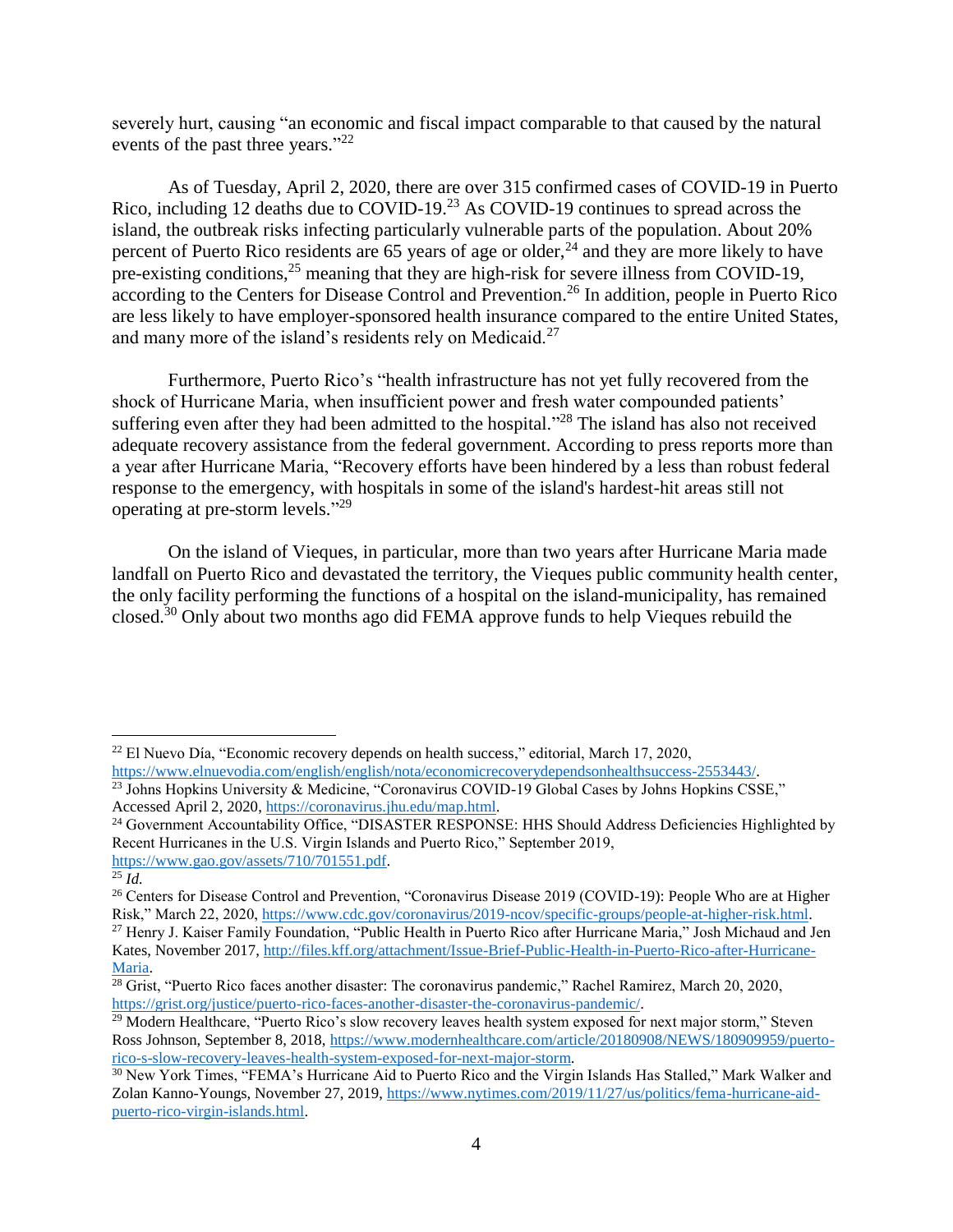facility, after 13-year-old Jaideliz Moreno Ventura died after the island "lack[ed] proper medical equipment and facilities in Vieques, where she lived, to treat flu-like symptoms."<sup>31</sup>

While the government of Puerto Rico has taken steps to contain the spread of COVID-19,<sup>32</sup> we are concerned that the Trump administration's actions to delay and impede the island's economic and health care disaster recovery will result in further grave harm to the island's residents amid the COVID-19 pandemic.

As the pandemic and its effects continue to test the economic and health care systems around the world, we are deeply concerned about the extent to which Puerto Rico's existing economic, infrastructure, and public health gaps will exacerbate its impacts. In order to address these concerns, we ask that you provide answers to the following questions no later than Friday, April 17, 2020:

- 1. How will administration officials ensure that individuals and businesses in Puerto Rico receive the benefits and assistance to which they are entitled under the *Coronavirus Aid, Relief, and Economic Security (CARES) Act*? 33
	- a. Have you assessed the extent to which the lack of sufficient recovery from the natural disasters in recent years, including Hurricanes Maria and Irma and the 2019-2020 earthquakes, may hinder the delivery of this economic and health assistance, and if so, how will you address these unique challenges?
- 2. Please explain how the administration plans to ensure that economic and health assistance related to COVID-19 will be disbursed on an equitable and timely basis.
- 3. Given Puerto Rico's existing gaps in health care infrastructure and personnel compared to the United States as a whole, how will the Trump administration ensure that the island has sufficient resources to meet the health needs related to COVID-19?
	- a. What steps will the Trump administration take to convert or construct medical facilities throughout Puerto Rico, given fears that hospitals will be overwhelmed by an influx of confirmed or presumed cases of COVID-19?<sup>34</sup>
	- b. What steps will the Trump administration take to bolster and support Puerto Rico's health care workforce?

<sup>&</sup>lt;sup>31</sup> NBC News, "FEMA approves funds to rebuild hospital in Puerto Rico after teen's death," Nicole Acevedo and Gabe Gutierrez, January 21, 2020, [https://www.nbcnews.com/news/latino/fema-approves-funds-rebuild-hospital](https://www.nbcnews.com/news/latino/fema-approves-funds-rebuild-hospital-puerto-rico-after-teen-s-n1119741)[puerto-rico-after-teen-s-n1119741.](https://www.nbcnews.com/news/latino/fema-approves-funds-rebuild-hospital-puerto-rico-after-teen-s-n1119741)

<sup>32</sup> NBC News, "Puerto Ricans are vigilant as coronavirus response, hurricane recovery coincide," Nicole Acevedo, March 24, 2020[, https://www.nbcnews.com/news/latino/puerto-ricans-are-vigilant-coronavirus-response-hurricane](https://www.nbcnews.com/news/latino/puerto-ricans-are-vigilant-coronavirus-response-hurricane-recovery-coincide-n1167746)[recovery-coincide-n1167746.](https://www.nbcnews.com/news/latino/puerto-ricans-are-vigilant-coronavirus-response-hurricane-recovery-coincide-n1167746)

<sup>&</sup>lt;sup>33</sup> Coronavirus Aid, Relief, and Economic Security (CARES) Act, Public Law 116-136.

<sup>34</sup> NPR, "Coronavirus: Over 1,000 Cases Now In U.S., And 'It's Going To Get Worse,' Fauci Says," Bill Chappell, March 11, 2020[, https://www.npr.org/sections/health-shots/2020/03/11/814460233/coronavirus-1-000-cases-now-in](https://www.npr.org/sections/health-shots/2020/03/11/814460233/coronavirus-1-000-cases-now-in-u-s-and-it-s-going-to-get-worse-fauci-says)[u-s-and-it-s-going-to-get-worse-fauci-says.](https://www.npr.org/sections/health-shots/2020/03/11/814460233/coronavirus-1-000-cases-now-in-u-s-and-it-s-going-to-get-worse-fauci-says)